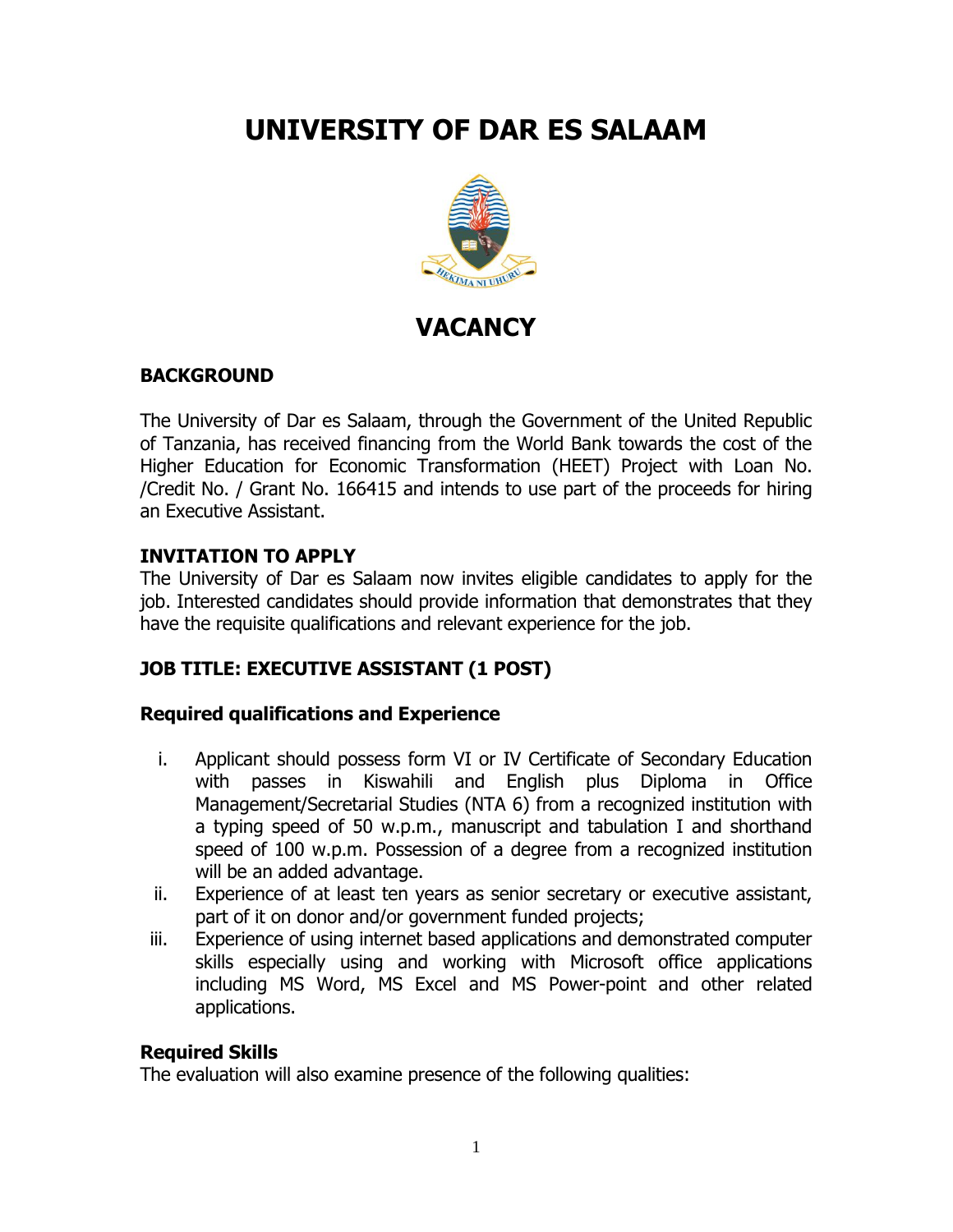- i. Strong analytical skills and the ability to synthesize complex concepts and to communicate them effectively;
- ii. Good communication and social skills;
- iii. Fluency in spoken English and ability to write lucid reports and documents in English; and ability to use Kiswahili;
- iv. Strong organizational skills and ability to work in a team-oriented and culturally diverse environment;
- v. Ability to handle multiple tasks, set priorities and work independently or with minimum supervision.

#### **Duties and Responsibilities**

- i. Be in-charge of the day-to-day coordination of the Project workflow for the Project Implementation Unit (PIU);
- ii. Handling incoming and outgoing mails, files, faxes and email messages and ensuring that they are properly channelled to respective destinations;
- iii. Handling all official travel related matters for the Project coordination team;
- iv. Ensuring quality of all documents requiring approval/endorsement of the Project Coordinator/Deputy Project Coordinator;
- v. Typing letters, reports and communications;
- vi. Receiving and directing visitors;
- vii. Receiving telephone calls and taking messages;
- viii. Taking meetings' minutes and following up on the implementation of matters arising from the meetings;
- ix. Ensuring that management decisions are properly and timely communicated to project's focal points and user departments;
- x. Coordinating all office needs and requirements;
- xi. Scheduling appointments for the Project Coordinator and Deputy Coordinator;
- xii. Responding to diverse enquiries and making decisions on matters intended for or delegated to the Assistant; and
- xiii. Any other duty as may be assigned by the Project Coordinator/Deputy Project Coordinator.

#### **REMUNERATION AND BENEFITS**

**Salary:** Annual gross salary of USD \$ 18,000 inclusive of statutory deductions.

#### **TERMS OF SERVICE**

Three-year contract with possible extension of up to five years, renewable annually based on performance.